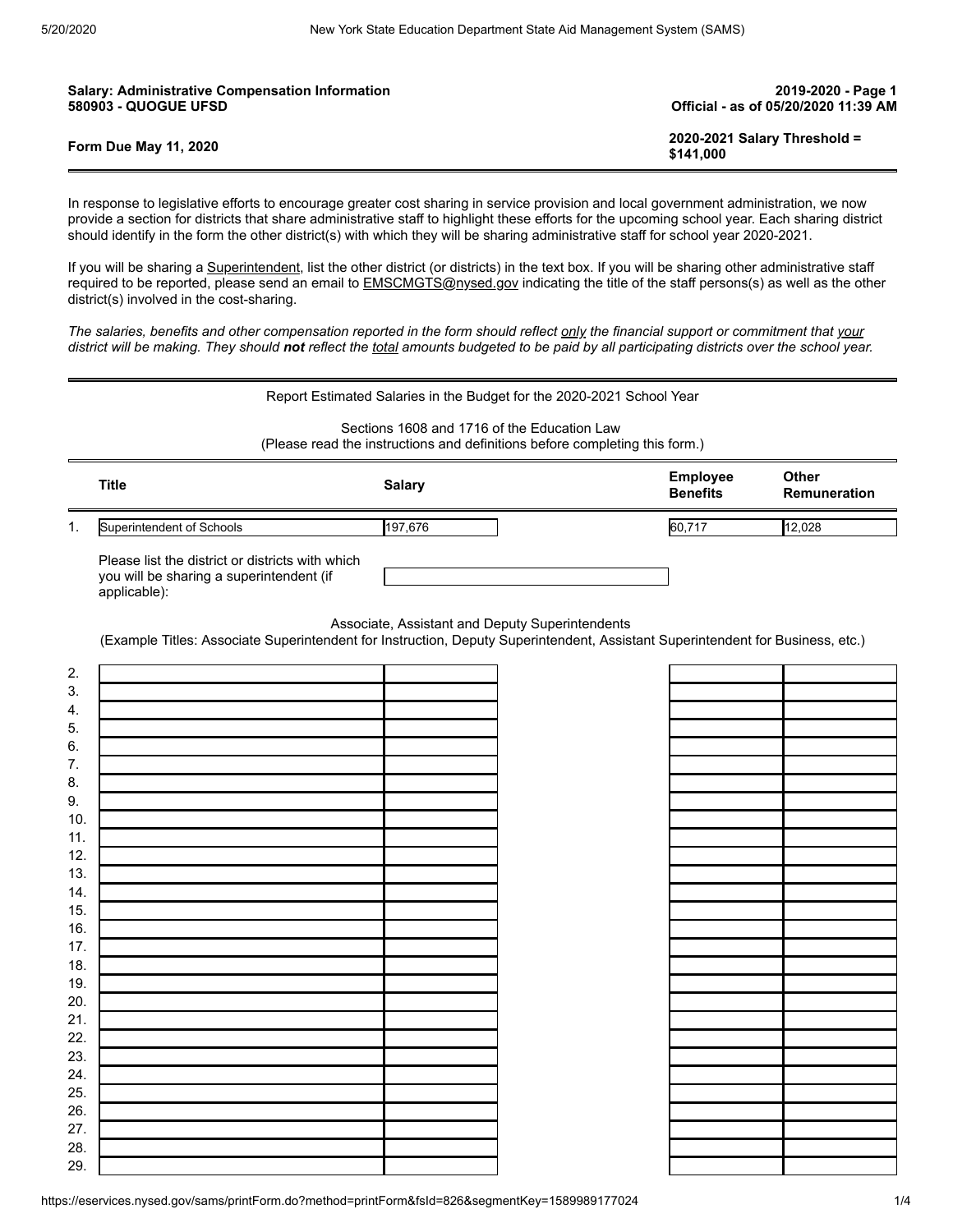| Salary: Administrative Compensation Information |               |                             | 2019-2020 - Page 2                   |
|-------------------------------------------------|---------------|-----------------------------|--------------------------------------|
| 580903 - QUOGUE UFSD                            |               |                             | Official - as of 05/20/2020 11:39 AM |
| <b>Title</b>                                    | <b>Salary</b> | Employee<br><b>Benefits</b> | Other<br>Remuneration                |
|                                                 |               |                             |                                      |
|                                                 |               |                             |                                      |
|                                                 |               |                             |                                      |
|                                                 |               |                             |                                      |
|                                                 |               |                             |                                      |
|                                                 |               |                             |                                      |
|                                                 |               |                             |                                      |
|                                                 |               |                             |                                      |
|                                                 |               |                             |                                      |
|                                                 |               |                             |                                      |
|                                                 |               |                             |                                      |
|                                                 |               |                             |                                      |
|                                                 |               |                             |                                      |
| 51.                                             |               |                             |                                      |
|                                                 |               |                             |                                      |
|                                                 |               |                             |                                      |
|                                                 |               |                             |                                      |
|                                                 |               |                             |                                      |
|                                                 |               |                             |                                      |
|                                                 |               |                             |                                      |
|                                                 |               |                             |                                      |
|                                                 |               |                             |                                      |
|                                                 |               |                             |                                      |
|                                                 |               |                             |                                      |
|                                                 |               |                             |                                      |
|                                                 |               |                             |                                      |
|                                                 |               |                             |                                      |
|                                                 |               |                             |                                      |
|                                                 |               |                             |                                      |
| 67.                                             |               |                             |                                      |
|                                                 |               |                             |                                      |
|                                                 |               |                             |                                      |

**580903 - QUOGUE UFSD Official - as of 05/20/2020 11:39 AM**

Other Supervisory and Administrative Employees Scheduled to Receive \$141,000 or More in Salary

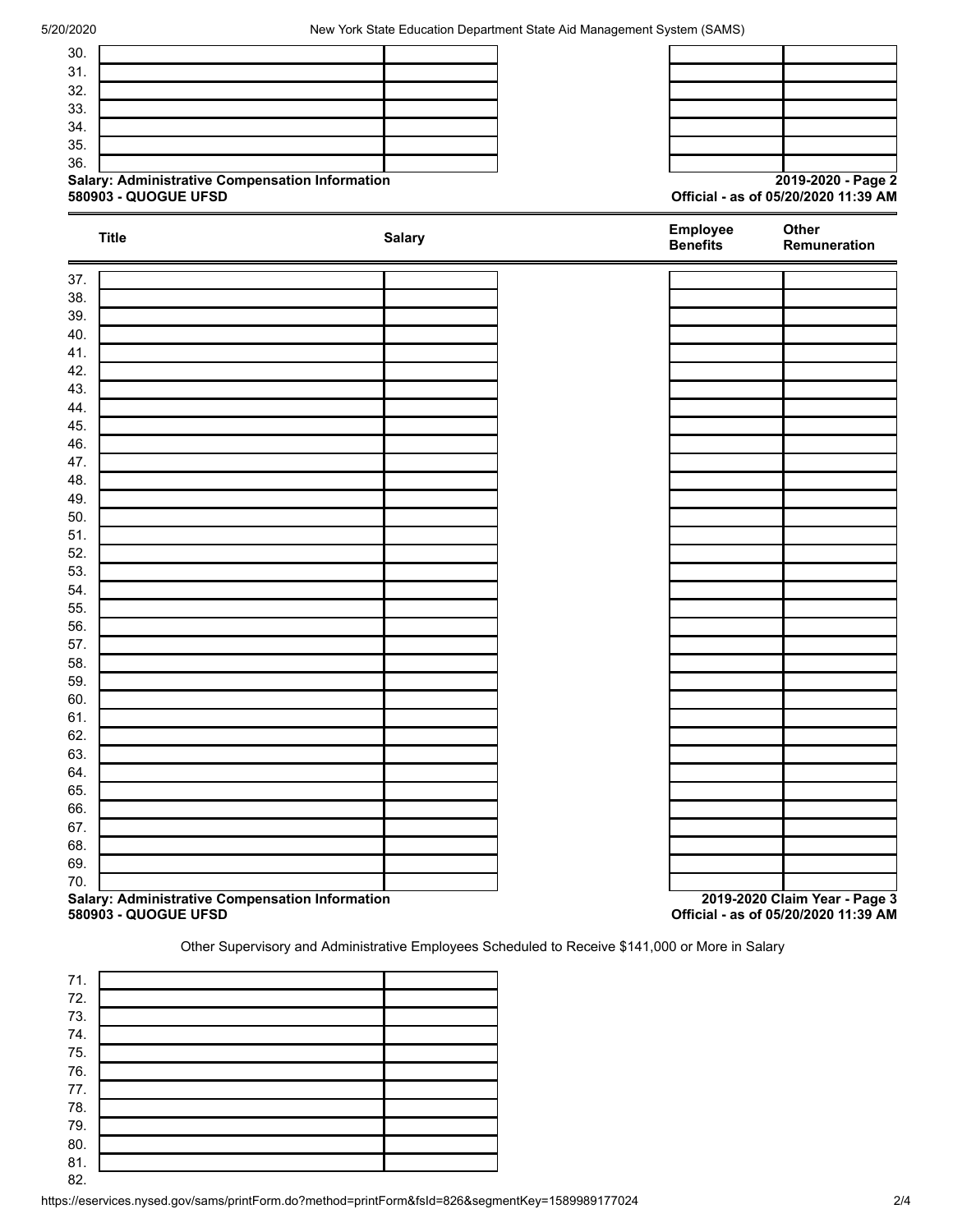| 83.          |                                                 |  |
|--------------|-------------------------------------------------|--|
| 84.          |                                                 |  |
| 85.          |                                                 |  |
| 86.          |                                                 |  |
| 87.          |                                                 |  |
| 88.          |                                                 |  |
| 89.          |                                                 |  |
| 90.          |                                                 |  |
| 91.          |                                                 |  |
| 92.          |                                                 |  |
|              |                                                 |  |
| 93.          |                                                 |  |
| 94.          |                                                 |  |
| 95.          |                                                 |  |
| 96.          |                                                 |  |
| 97.          |                                                 |  |
| 98.          |                                                 |  |
| 99.          |                                                 |  |
| 100.         |                                                 |  |
| 101.         |                                                 |  |
| 102.         |                                                 |  |
| 103.         |                                                 |  |
| 104.         |                                                 |  |
| 105.         |                                                 |  |
| 106.         |                                                 |  |
| 107.         |                                                 |  |
| 108.         |                                                 |  |
| 109.         |                                                 |  |
| 110.         |                                                 |  |
| 111.         |                                                 |  |
| 112.         |                                                 |  |
|              | Salary: Administrative Compensation Information |  |
|              |                                                 |  |
|              |                                                 |  |
| 113.         | 580903 - QUOGUE UFSD                            |  |
|              |                                                 |  |
| 114.         |                                                 |  |
| 115.         |                                                 |  |
| 116.         |                                                 |  |
| 117.         |                                                 |  |
| 118.         |                                                 |  |
| 119.         |                                                 |  |
| 120.         |                                                 |  |
| 121.         |                                                 |  |
| 122.         |                                                 |  |
| 123.         |                                                 |  |
| 124.         |                                                 |  |
| 125.         |                                                 |  |
| 126.         |                                                 |  |
| 127.         |                                                 |  |
| 128.         |                                                 |  |
| 129.         |                                                 |  |
| 130.         |                                                 |  |
| 131.         |                                                 |  |
| 132.         |                                                 |  |
| 133.         |                                                 |  |
| 134.         |                                                 |  |
| 135.         |                                                 |  |
| 136.         |                                                 |  |
|              |                                                 |  |
| 137.         |                                                 |  |
| 138.         |                                                 |  |
| 139.         |                                                 |  |
| 140.<br>141. |                                                 |  |

## **Salary: Administrative Compensation Information 2019-2020 Claim Year - Page 4 580903 - QUOGUE UFSD Official - as of 05/20/2020 11:39 AM**